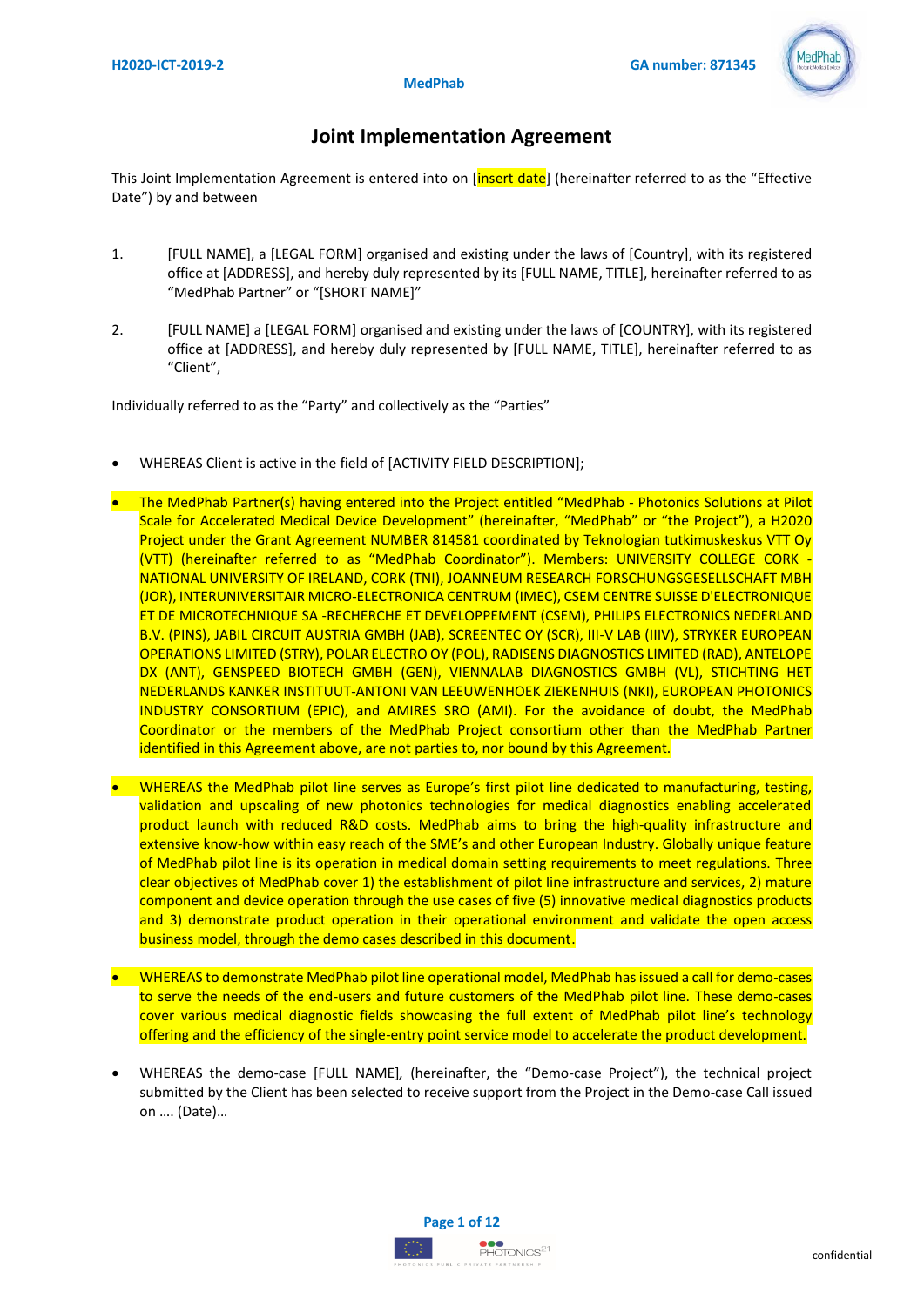

• WHEREAS the Parties agree to collaborate under the Demo-case Project in accordance with the terms and conditions set forth hereunder.

NOW, THEREFORE, the Parties agree as follows:

# **Article 1 - Purpose and scope**

- 1.1 The purpose of this Agreement is to establish the terms and conditions of the collaboration between the Parties in the frame of the Demo-case Project.
- 1.2. The MedPhab Partner(s) will perform the activities with respect to certain photonics expertise, services and technologies as specified in the Demo-case Project description, which has been added hereto as Annex 1. The annexes to this Agreement will constitute an integrated part of this agreement (the main body and the annexes hereinafter jointly referred to as the "Agreement").

In case of discrepancy between this Agreement and its annexes, the order of precedence is:

- 1) This main body Agreement
- 2) Annex 1.

# **Article 2 – Term of the Agreement**

2.1 This Agreement will enter into force upon the date of signature by the Parties with retroactive effect as from the Demo-case Project start date and remains in force until all the obligations including the administrative obligation (e.g. payment) under this Agreement are fulfilled.

The start date and duration of the Demo-case Project (technical part) are established in Annex 1.

2.2. Any provisions of this Agreement, which by their nature or language used are intended to survive the termination or expiration of this Agreement, such as but not limited to the articles 4.4, 6, 7, 8, 9 and 11, shall survive such termination or expiration.

### **Article 3 – Obligations of the Parties**

- 3.1. The MedPhab Partner(s) expressly undertake(s) to:
	- use all reasonable efforts to perform the activities identified in the Annex 1 taking into account the scientific status at the moment of implementation of these activities;
	- coordinate the Demo-case Project together with the Client;
	- compile a feedback report together with the Client to be reviewed by the MedPhab evaluation team;
	- other specific obligations related to the Demo-case Project that Parties may agree in Annex 1.
- 3.2. The Client expressly undertakes to:
	- duly contribute to performing the activities and providing the resources as identified in Annex 1;
	- timely communicate to the MedPhab Partner(s) any issue or circumstances that may hinder or affect the execution of the activities and the achievement of the objectives described in Annex 1;
	- compile a feedback report together with the MedPhab Partner(s) to be reviewed by the MedPhab evaluation team;



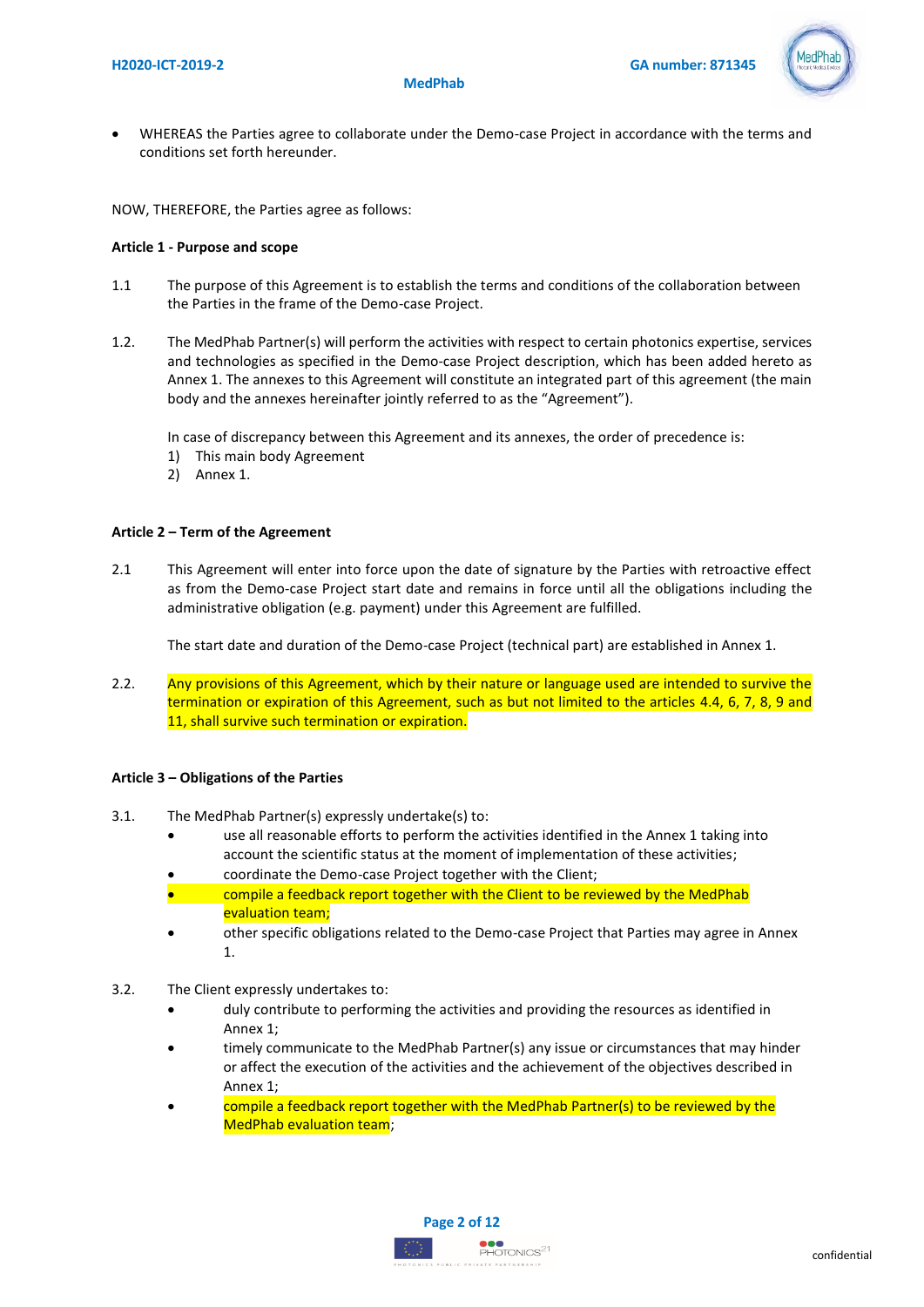

- produce a public summary of the work done, the objectives achieved, and impact expected in collaboration with the MedPhab partner(s);
- other specific obligations related to the Demo-case Project that Parties may agree in Annex 1.
- 3.3 Each Party shall implement its tasks as agreed in the Demo-case Project and shall bear sole responsibility for ensuring that its activities within the Demo-case Project will not knowingly infringe third party property rights.
- 3.4 Each Party shall acknowledge that the MedPhab Coordinator or the other MedPhab Project members do not take any liability for the work carried out by each Party under this Agreement.
- 3.5 Each Party shall acknowledge that the MedPhab valuation team reviews the Demo-case Project feedback report, completion of work and/or timely submission of Demo-case Project decision milestone(s) according to the Demo-case Project description, and makes a decision on the Demo-case Project completion.

### **Article 4 – Financial conditions**

- 4.1. The Demo-case Project activities implemented hereunder by the MedPhab Partner(s) are partly funded by the Client and partly made as a part of the Project activities funded by the European Commission as further clarified herein. For sake of clarity, no funding is provided to the Client hereunder and the Client is responsible for bearing its own costs regarding the Demo-case Project as well as paying its share of the costs of the MedPhab Partner(s).
- 4.2. Annex 1 includes the total budget for the performance by the Parties of all activities within the framework of the Demo-case Project as has been specified in the Demo-case Project description (Annex  $1$ ).
- 4.3. The financial conditions regarding the share of European Commission funding as the funding authority of the Project, and the reporting obligations towards European Commission covering the Demo-case Project activities performed by the MedPhab Partner(s) are as further clarified herein.
- 4.4. The Client acknowledges and agrees that the MedPhab Partner(s) must declare the expenses made on the Demo-case Project to the European Commission. This declaration comprises periodic technical report and periodic financial report. The Client is hereby informed that the MedPhab Coordinator will submit the declarations prepared by the MedPhab Partner(s) to European Commission. In addition, each Party expressly acknowledges that the MedPhab Coordinator does not approve the costs covered by the European Commission. The European Commission solely approves or rejects the declared costs in accordance with the grant agreement applicable to the Project.
- 4.5. With regard to the European Commission funding for the Demo Case Project activities, the Client is hereby informed that the MedPhab Coordinator will distribute the funding to the respective MedPhab Partner(s) and follow the payment terms and conditions set in the MedPhab grant agreement and MedPhab consortium agreement.
- 4.6. The funding share of the European Commission for the Demo-case Project depends on the size of the Client organisation.

If the Client is an SME (small and medium-sized enterprise), the European Commission funding share for the Demo-case Project is 75%, and the remaining share of 25% will be invoiced from the Client by the MedPhab Partner(s).

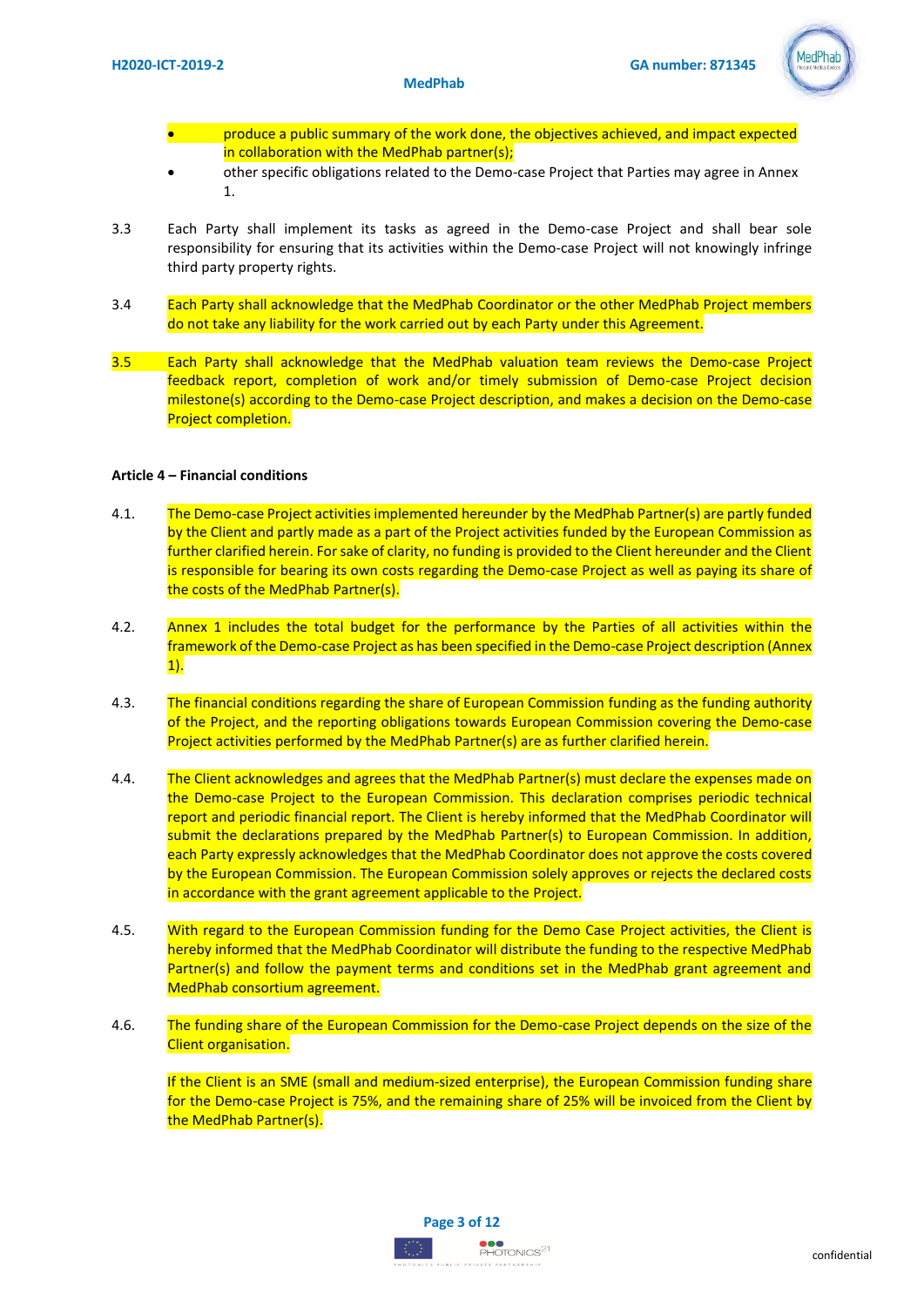

If Client is a large enterprise (not SME), the European Commission funding share for Demo-case Project is 50%, and the remaining share of 50% will be invoiced from the Client by the MedPhab Partner(s).

With regard to the European Commission funding for the Demo-case Project activities, the Client is hereby informed that the MedPhab Coordinator will distribute the funding to the respective MedPhab Partner(s) with the following terms and conditions:

a) as from the moment this Agreement is signed by all Parties, the MedPhab Coordinator will transfer the share of the total European Commission funding to the MedPhab Partner(s) according to the prevailing percentage of the MedPhab total budget transferred to the MedPhab Coordinator by the European Commission;

b) the share is48.3%;

c) the remaining share will be transferred by the MedPhab Coordinator to the MedPhab Partner(s) after:

- final payment by the European Commission to the MedPhab Coordinator, and

- after timely submission of Demo-case Project and decision milestone(s) according to the Demo-case Project description, and

- after the MedPhab evaluation team has received the feedback report, and

- after the MedPhab evaluation team has made the decision on the completion of Demo-case Project.

The Client will pay the MedPhab Partner(s) its share of the total budget as referenced in Annex 1 in accordance with the terms and conditions agreed in Agreement between the Client and each MedPhab Partner. For sake of clarity, the MedPhab Coordinator and/or the other MedPhab project members do not participate in invoicing or debt collection process related to Client's share of funding.

- 4.7. The detailed invoicing schedule is as follows: [to be agreed between the Partner(s) and the Client]. Invoices payment is to be done within thirty (30) calendar days date of the invoice
- 4.8. In case of underspending, the Parties will inform each other in due time to discuss how to address this financial issue in good faith. For the avoidance of doubt, payments will only be done for all the activities performed under the Demo-case Project.
- 4.9. In case of the Parties noticing that the budget for the Demo-case Project is not sufficient to cover the costs for all activities hereunder or the European Commission does not accept all costs declared by a MedPhab Partner(s) about the Demo-case Project, the Parties will immediately discuss how to address this situation. If no solution can be found, any activities by the MedPhab Partner(s) exceeding the budget will be suspended as long as the Parties do not reach an agreement relating thereto. Absence of such agreement within a period of six (6) months following the issue, will entitle each Party to terminate the Agreement without any liability by providing written notice. In case the Agreement is prematurely terminated, each MedPhab Partner will be paid for the activities performed up to the date of termination of this Agreement in accordance with the budget provided in Annex 1.

# **Article 5 - Deliverables**

The Demo-case Project description, as presented in Annex 1, will specify the deliverables for each MedPhab Partner(s) and the estimated applicable time schedule for the performance. The time schedule is a good faith estimate and shall not be construed as a reason to refuse or delay payment. Each MedPhab Partner(s) will use due diligence to avoid overruns of the estimated timing.

Timely delivery of the agreed deliverables in accordance with the Demo-case Project description is subject to the supply by Client of certain data and specifications, tools, software code etc. The Demo-case Project description will identify the data and specifications, tools, software code etc. to be supplied by Client to the MedPhab Partner(s) as well as the deadline for the supply, in order to allow the MedPhab Partner(s) to be able

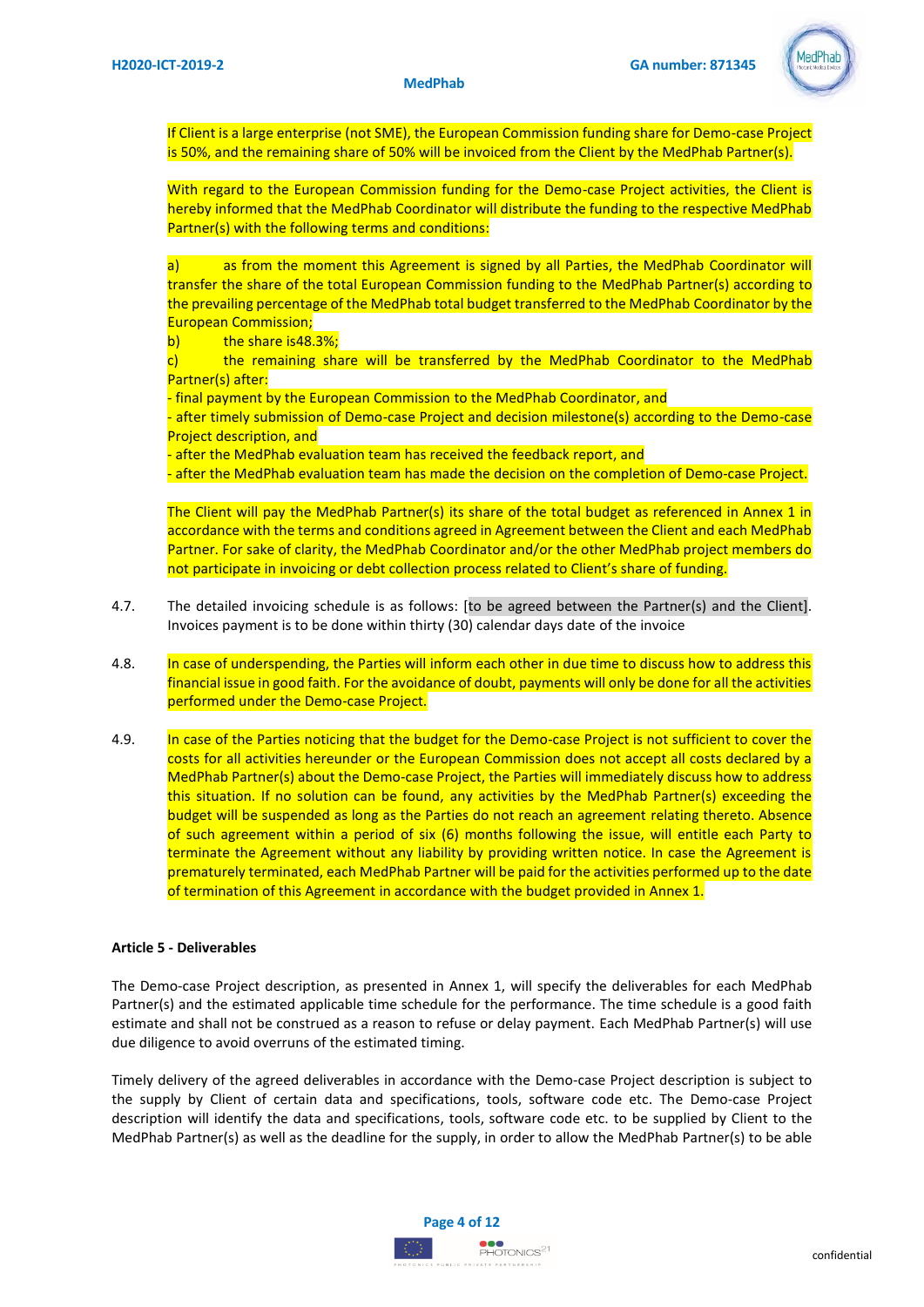

to perform its activities under the Demo-case Project. If certain data, specifications, tools, software and any other items or materials are not supplied by Client in accordance with the time schedule as determined in the Demo-case Project description, the time schedule for performance by the MedPhab Partner (s) is adapted.

# **Article 6 – Non-disclosure of information – Personal data**

- 6.1. For the purpose of this Agreement, the term "Confidential Information" shall mean any and all information or data and includes, by way of example, but without limitation, know-how, formulae, processes, tests results, designs, specifications, samples, reports, pricing information, studies, findings, inventions and ideas, marked as confidential as such by one Party (the "Disclosing Party") and disclosed to the other Party (the "Receiving Party"). The disclosure of Confidential Information may be done in writing or orally and/or by means of the delivery of samples, equipment, models, visually or otherwise by means of magnetic support, multi-media and/or photos, the results of the Demo-case Project.
- 6.2. In order to mark the information as confidential, the Disclosing Party shall mark or label the support or draw and address a notice to the Receiving Party specifying the confidential nature of the information. In the event the Confidential Information is disclosed orally, the Disclosing Party shall forthwith inform the Receiving Party at the time of disclosure of the confidential nature of the information disclosed and shall confirm and designate in writing as confidential information within 30 days following the disclosing date.
- 6.3. The Receiving Party shall in particular:
	- a) protect and keep strictly confidential any part of/or the whole of any Confidential Information of the Disclosing Party and shall treat and use the Confidential Information with the same degree of care as it applies to its own proprietary information, but in no case with less than reasonable care;
	- b) protect any part of/or the whole of the Confidential Information from disclosure to anyone other than its employees and other members of its personnel (e.g. flex forces, PhDs) who have a need to know and inform them of the confidentiality attached to such information;
	- c) not disclose, copy, duplicate totally or partially, unless necessary for the performance of this Agreement, the Confidential Information without the prior written consent of the Disclosing Party.
	- d) Use of the Confidential Information by the Receiving Party shall be strictly limited to the carrying out of the Demo-case Project and this Agreement.
- 6.4. The Receiving Party shall have no obligation with respect to any information for which he can give the evidence that such information:
	- a) is or becomes known to the public before the disclosure or thereafter through no wrongful act of the Receiving Party; or
	- b) is already known by the Receiving Party without obligation of confidentiality or non-use; or
	- c) is received from a third party free to disclose this information and with no wrongful act of the Receiving Party f; or
	- d) is independently developed by the receiving Party provided that the Receiving Party can demonstrate that such development was carried independently without access to Confidential Information; or
	- e) is disclosed with the prior written approval of the disclosing Party; or
	- f) is disclosed pursuant to law, regulation or lawful order or process. In the event Receiving Party is subject to such law, regulation, order or process, Receiving Party will timely notify the Disclosing Party of the disclosure requirement in advance of the disclosure so as to permit the Disclosing Party oppose or limit such disclosure.

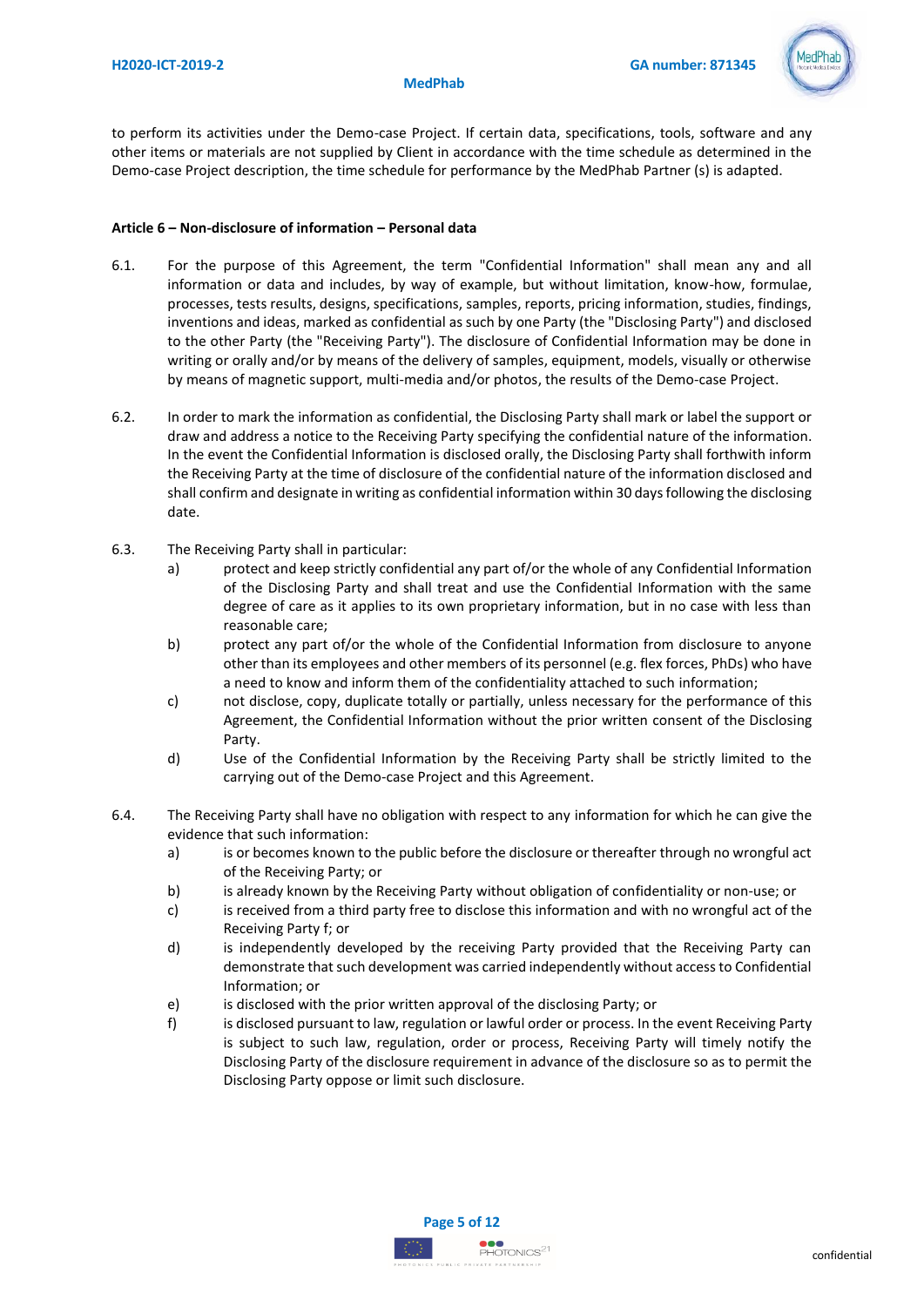

- 6.5. The confidentiality obligations under this Agreement shall not prevent the communication of Confidential Information to the Funding Authority, i.e. European Commission of MedPhab and to the participants of MedPhab and member(s) of the evaluation team.
- 6.6. The confidentiality obligations contained in this article shall remain binding upon the Parties during the term of the Agreement and for a period of five (5) years after the date of termination of the Demo-case Project.
- 6.7. The Receiving Party shall destroy on request all Confidential Information, which has been disclosed to the Receiving Party including all copies thereof, and to delete all Confidential Information stored in a machine-readable form to the extent practically possible. The Receiving Party may keep a copy to the extent it is required to keep, archive or store such Confidential Information because of compliance with applicable laws and regulations or for the proof of on-going obligations, provided that the Receiving Party comply with the confidentiality obligations herein contained with respect to such copy for as long as the copy is retained.
- 6.8. In the event personal data are processed in the framework of this Agreement (hereinafter referred to as "Processing"), the Parties undertake to respect their obligations in application of regulations in force and, especially, the regulation (EU) 2016/679 of the European Parliament and of the Council of 27 April 2016 on the protection of natural persons with regard to the Processing of personal data and on the free movement of such data (hereinafter referred to as "GDPR").

The Parties agree that they will not disclose to each other personal data without first entering into a separate written agreement for such purpose, except for the necessary personal data of persons participating the Project or conclusion of this Agreement, which the Party is legally entitled to disclose.

# **Article 7 – Intellectual property**

- 7.1. Background covered.
- 7.1.1. "Background" means the intellectual property rights (protectable or not) and knowhow that are under the control of and contributed by a Party but that (i) are developed outside the scope of the Demo-case Project and/or (ii) existing at the Effective Date. For the purpose of this definition, "control" means ownership and/or the right to grant licenses to third parties. Background is Needed to implement the Demo-case Project or use the Results.
- 7.1.2. The Parties shall identify in Annex 1 the Background to which they are ready to grant Access Rights (as defined in article 7.3), subject to the provisions of this Agreement. Such identification may be done by e.g.: subject matter, and possibly in addition by naming a specific department of a Party.

The controlling Party may add further Background to Annex 1 during the Demo-case Project by written notice. However, when a Party wishes to withdraw any of its Background from Annex 1 it has to obtain approval of all Parties first.

The Parties agree that the Background not listed in Annex 1 shall be explicitly excluded from Access Rights. The Parties agree however, to negotiate in good faith additions to Annex 1, if a Party asks them to do so and those are Needed for the implementation of the Demo-case Project. For avoidance of doubt, the controlling Party is under no obligations to agree to additions of his Background to Annex 1 and each Party will remain the owner of its Background used to perform its obligations under this Agreement.

7.1.3. The Parties shall inform each other as soon as possible of any limitation to the granting of Access Rights to the Background or of any other restrictions, which might substantially affect the granting of Access

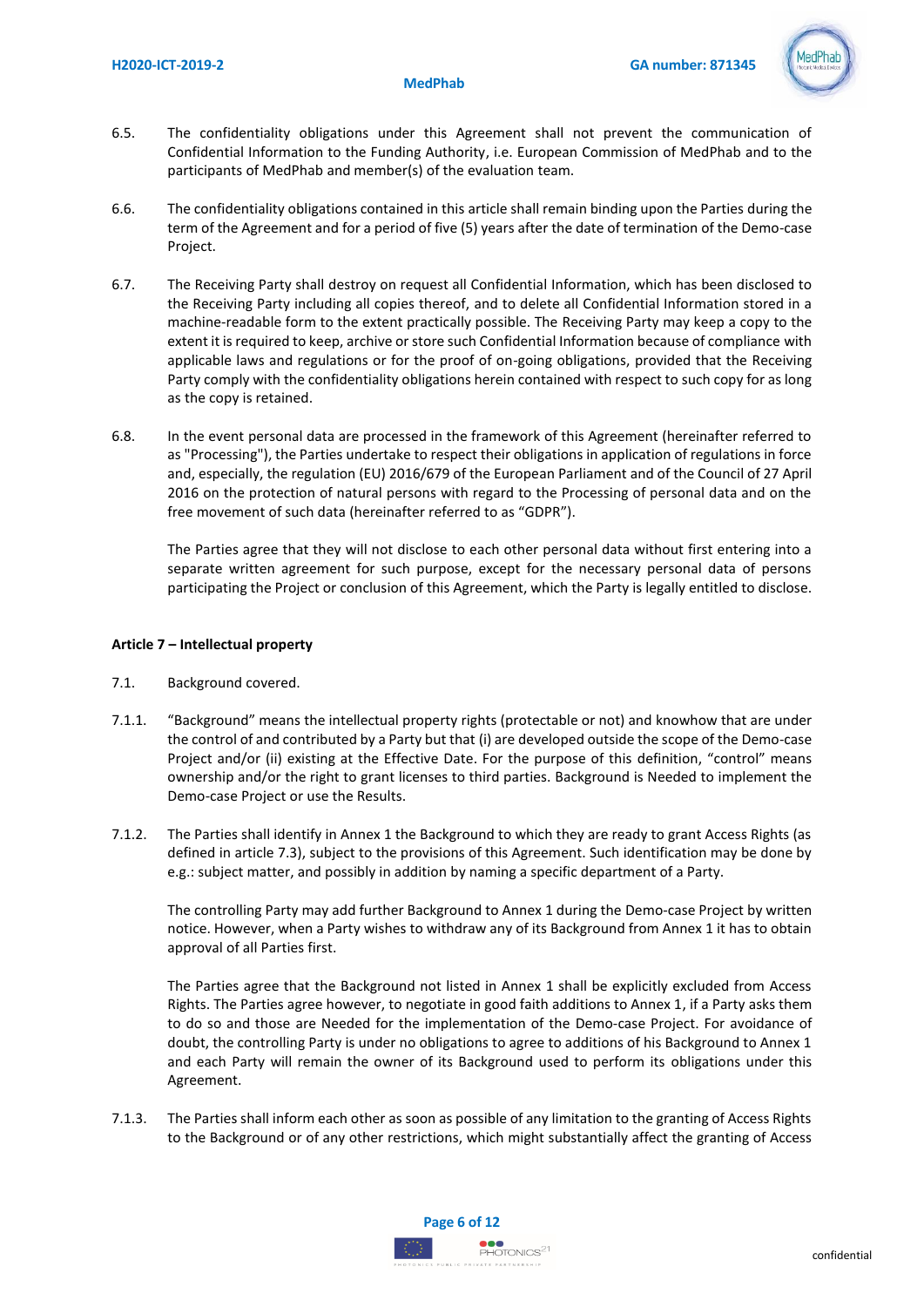

Rights (e.g. the use of open source code software in the Demo-case Project). If the other Parties consider that the restrictions have such impact, which is not foreseen in the Demo-case Project, they may decide to update or modify the Demo-case Project accordingly.

- 7.2. Results.
- 7.2.1. "Results" means any (tangible or intangible) output of the Demo-case Project such as data, knowledge or information — whatever its form or nature, whether it can be protected or not, as well as any rights attached to it, including intellectual property rights.
- 7.2.2. The Results, as well as the Parties to whom such Results shall be awarded, will be agreed upon between the Parties in the Demo-case Project description (Annex 1). Results not defined in the Annex 1 including the owning Party shall be owned by the Party carrying out the work generating those Results.
- 7.3. Access Rights.
- 7.3.1. "Access Rights" means licenses and user rights to Results or Background. Any Access Rights granted exclude any rights to sublicense unless expressly stated otherwise in this Agreement or otherwise agreed between the Parties concerned. Access Rights shall be free of any administrative transfer costs unless otherwise agreed by the Parties concerned. Access Rights are granted on a non-exclusive basis and are not transferable, if not otherwise agreed in writing by all the Parties. "Needed" for the implementation of the Demo-case Project shall mean that without the grant of Access Rights, (i) performing the own work of a Party under the Demo-case Project would be technically or legally impossible, significantly delayed, or require significant additional financial or human resources and/or (ii) without the grant of such Access Rights, the exploitation of a Party's own Results would be technically or legally impossible.
- 7.3.2. All requests for Access Rights shall be made in writing. The granting of Access Rights will be subject to a separate agreement, which may contain specific conditions aimed at ensuring that these rights will be used only for the intended purpose and that appropriate confidentiality obligations are in place.

Any Access Rights granted expressly exclude any rights to sublicense unless expressly stated or agreed otherwise.

Results and Background shall be used only for the purposes for which the Access Rights to it have been granted.

The requesting Party must show that the Access Rights are Needed.

- 7.3.3. Access Rights to Results and Background Needed for the performance of the own work of a Party under the Demo-case Project shall be granted on a royalty-free basis, unless otherwise agreed for the Background listed in Annex 1.
- 7.3.4. Access Rights to Results if Needed for the use of a Party's own Results shall be granted on fair and reasonable conditions.

Subject to article 7.1.2, Access Rights to Background if Needed for the use of a Party's own Results, including for research on behalf of a third party, shall be granted on fair and feasonable conditions.

7.4. Joint ownership. Where several Parties have jointly carried out work generating Results which have not been detailed in Demo-case Project Proposal description (Annex 1), and it is not possible to establish the respective contribution of each Party or separate the Results for the purpose of applying for, obtaining and/or maintaining the relevant protection (included patents and or any other

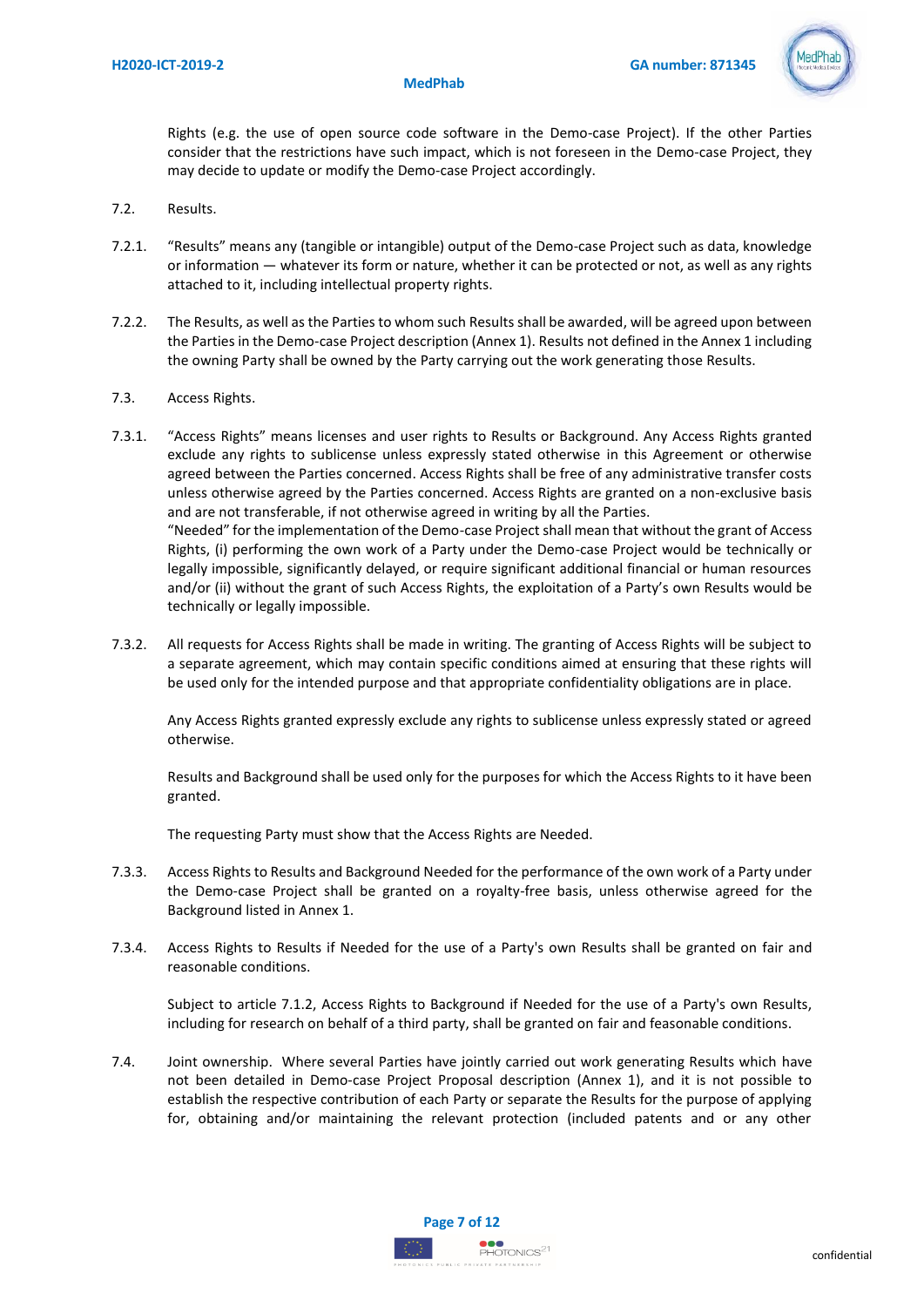

intellectual property right), they shall have joint ownership of such Results. They shall establish a written agreement regarding the allocation and terms of exercising that joint ownership.

However, where no joint ownership agreement has yet been concluded, such Results shall be jointly owned in shares according to their share of contribution (such share to be determined by taking into account in particular, but not limited to, the contribution of a joint owner to an inventive step, the person months or costs spent on the respective work etc.) to the Results by the joint owners concerned.

In absence of an agreement based upon the above or upon conditions decided by the Parties:

- each of the joint owners shall be entitled to use its jointly owned Results for non-economic activities as defined in the Communication from the Commission — Framework for State aid for research and development and innovation (2014/C 198/01) on a royalty-free basis and without requiring the prior consent of the other joint owner(s);
- each of the joint owners shall be entitled to otherwise use the jointly owned Results and to grant non-exclusive licenses to third parties, without any right to sub-license, subject to the following conditions:
	- a) at least 45 days prior notice must be given to the other joint owner(s); and
	- b) fair and reasonable compensation must be provided to the other joint owner(s).

### **Article 8 - Publication**

- 8.1. Parties shall jointly produce a public summary of the work carried out in the frame of the Demo-case Project.
- 8.2. During the confidentiality term as detailed in this Agreement, each Party has the right to publish and make public presentations to conferences and congresses of its jointly owned Results subject to the conditions hereunder. The requesting Party agrees to provide drafts of any proposed publication and public presentation to the other Parties prior to publication and presentation. The other Party shall have a period of thirty (30) days from receipt to review the proposed publication and presentation and may within that time request that publication and/or presentation be delayed in order to take all required measures for filing of intellectual property rights protection or request to exclude its Confidential Information (including solely owned Results) and Background. In case the respective Party does not object to the publication submitted to him/her within the 30-days-period, an approval shall be deemed to have been granted. The requesting Party may direct the exclusion of Confidential Information and Background and/or the imposing of a delay to protect proprietary information, but shall not be unreasonably restrictive regarding content nor involve more than the minimum delay to protect the jointly owned Results, such delay not to exceed six (6) months from the date the other Party informs the requesting Party about its justified objections to the draft publication or presentation to the other Party.
- 8.3. The public presentation or publication of another Party's Results and/or Background always requires the prior written approval of such Party. The mere absence of an objection according to article 8.2 of this Agreement is not considered as an approval.
- 8.4. Nothing in this Agreement shall be construed as conferring rights to use in advertising, publicity or otherwise the name of the Parties or any of their logos or trademarks without their prior written approval, except for the public summary referred in article 8.1 above. The public summary is approved by the Parties prior to the disclosure.

### **Article 9 – Warranties – Exclusion and limitation of liability**

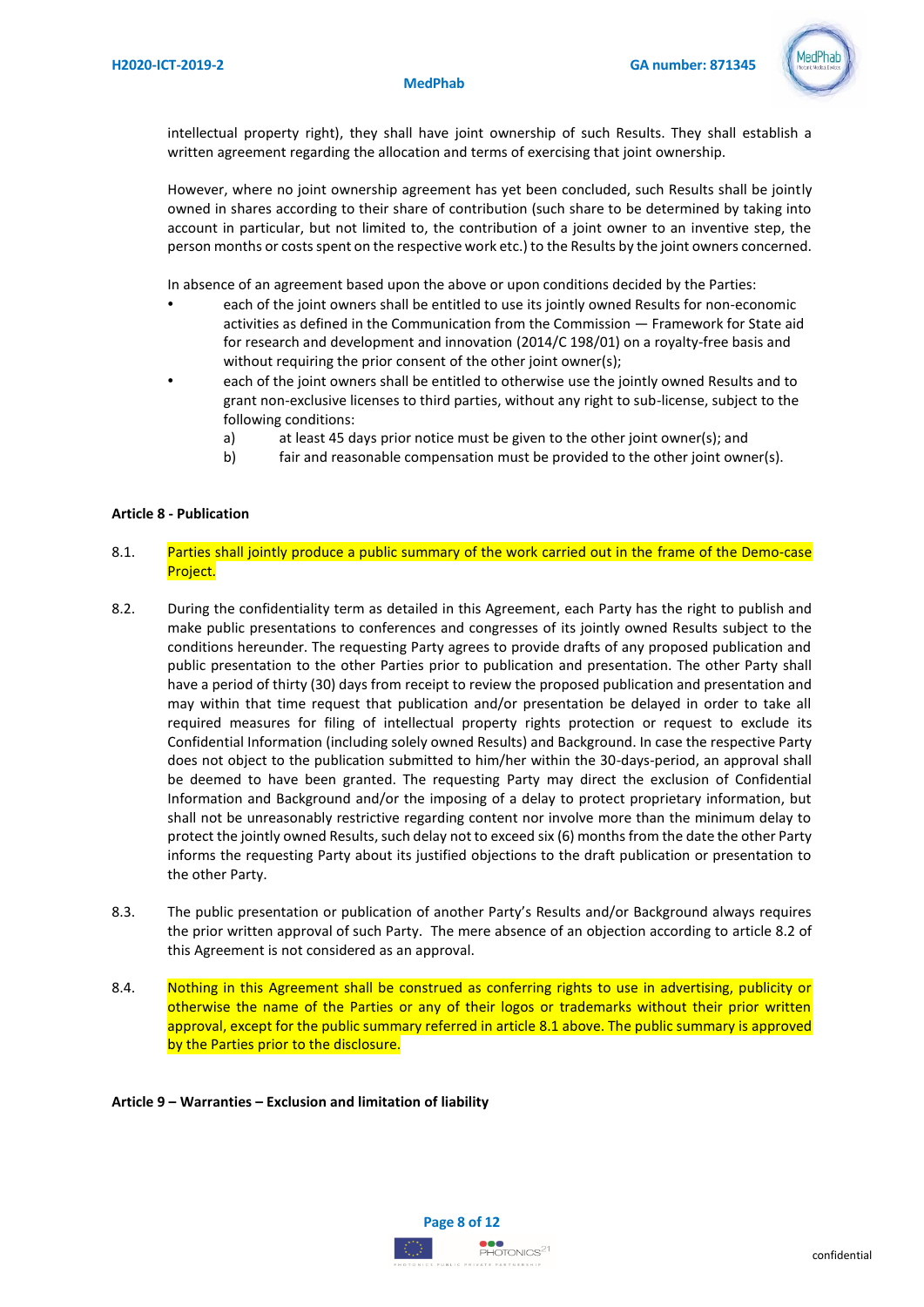

- 9.1. Each Party warrants to have the expertise, qualifications and necessary ability to perform the Project and shall devote sufficient resources and efforts as may be necessary for the completion of the Project..
- 9.2. The Parties do not make any warranties of any kind, including but not limited to implied warranties of merchantability, fitness for a particular purpose or non-infringement of third party rights with respect to its Confidential Information, Background or Results. Confidential Information, Background and Results are provided "AS IS without any warranty of any kind. No Party shall be liable for any damages arising out of the use of a Party's Confidential Information, Background or Results of the other Party(ies).
- 9.3. To the extent permitted by applicable mandatory law, no Party shall be liable towards the other Party(ies) for any indirect, incidental or consequential damages arising out of breach of contract, tort or otherwise. Such excluded damages include loss of data, loss of profits. If and to the extent permitted by applicable mandatory law, the total aggregated liability of a Party for direct damages under this Agreement shall be limited to [ ] euros.

# **Article 10 – Termination of this Agreement**

- 10.1. This Agreement shall terminate for any of the following causes:
	- a) Termination by mutual agreement. The Parties may mutually terminate this Agreement.
	- b) Termination due to non-compliance. A Party may terminate this Agreement with respect to the other Parties upon a material default in the fulfilment of the obligations of such other Parties by giving written notice to those other Parties specifying the nature of the default not less than thirty (30) days prior to the date the non-defaulting party intends to terminate the Agreement. If such defaulting Parties have cured such default within such thirty (30) day period, no such termination shall occur. If such default has not been cured by the defaulting Parties within such thirty (30) day period, this Agreement shall automatically terminate with respect to the defaulting Parties upon written notice by any non-defaulting Party.
	- c) If and from the moment MedPhab is terminated or a MedPhab Partner(s)/Coordinator participation is terminated, this agreement shall immediately terminate.
- 10.2. Due to circumstances in connection with the coronavirus COVID-19 a Party is affected with the consequences for the performance of this Agreement and the Parties are not able to find a solution to address this situation and the consequences on the implementation of this Agreement, each Party is entitled to terminate this Agreement by providing a fifteen (15) calendar days prior written notice to the other Party subject to reimbursement of the compensation as detailed in this Agreement.
- 10.3. The expiration or termination of this Agreement shall not affect the rights and obligations of the Parties that have accrued prior thereto.

# **Article 11 – Dispute settlement – Applicable law**

- 11.1. This Agreement shall be construed in accordance with and governed by Belgian law, without reference to its conflict of law principles.
- 11.2. The Parties agree to try to settle amicably any disputes arising with regard to the validity, construal, performance under and termination of this Agreement. Should it not be possible to reach amicable agreement, any disputes that arise between Parties in connection with this Agreement or any ensuing agreement shall be submitted to courts of Brussels, Belgium.

### **Article 12 – Miscellaneous**

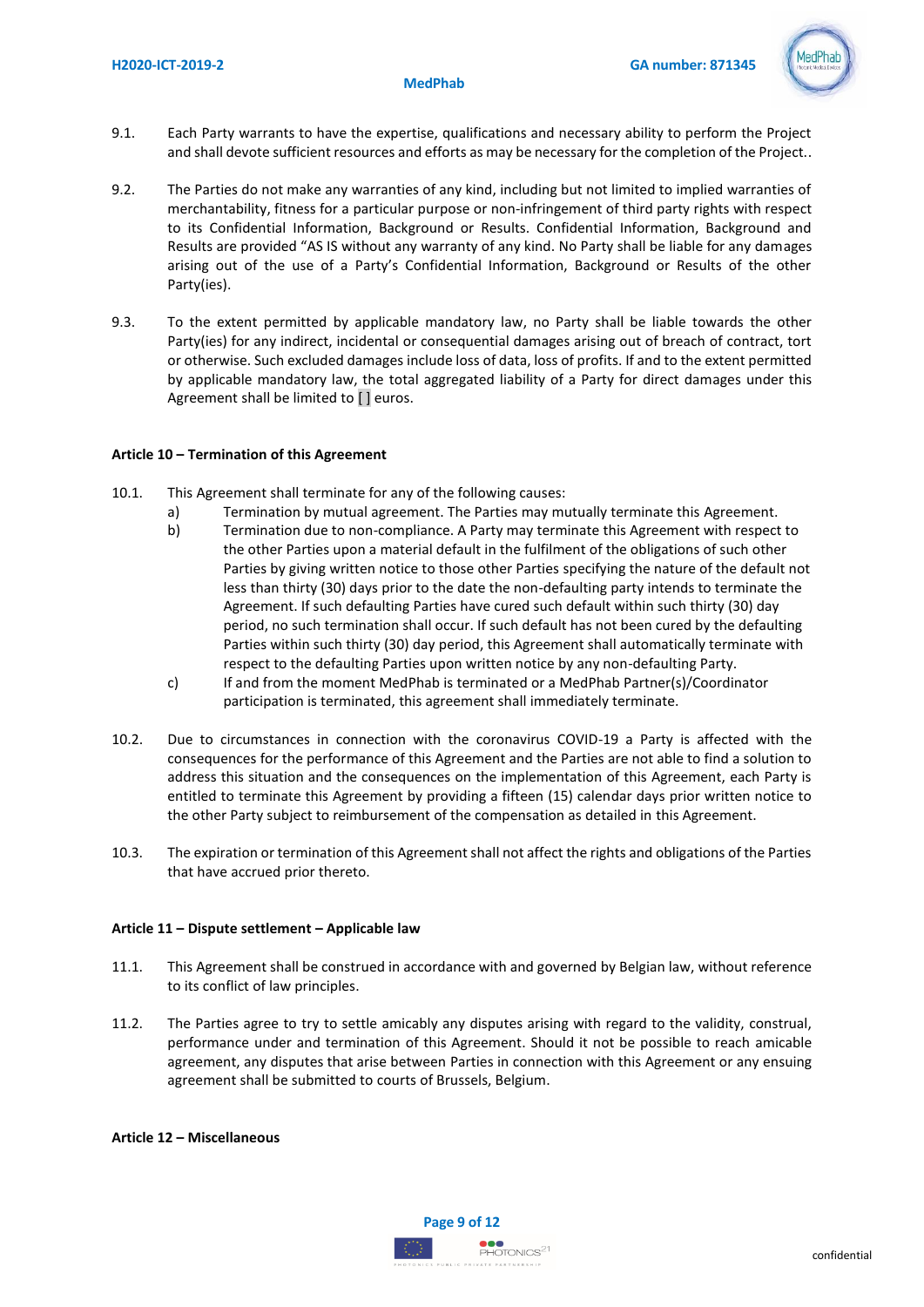

- 12.1. If any provisions contained in this Agreement is or becomes ineffective or is held to be invalid by a competent authority or court having final jurisdiction thereover, then the validity of the other provisions shall not be affected thereby. The Parties will replace these invalid provisions with provisions which come as close as possible to the intent of the Parties and are admissible in law.
- 12.2. This Agreement cannot be modified except by written instrument signed by the Parties. The requirement of written form can only be waived in writing.
- 12.3. Neither Party may assign this Agreement wholly or in part to a third party without prior written approval of the other Party (consent which shall not unreasonably be withheld, delayed or conditioned). Notwithstanding the foregoing, a Party shall not require the prior written approval of the other Party in the event that this Agreement is assigned to an Affiliate (by operation of law or otherwise) pursuant to, or in connection with, a merger, spin-off, combination, reorganization affecting the assigning Party.
- 12.4. The Parties shall strictly comply with the applicable mandatory laws and regulations regarding the performance of their obligations under this Agreement, such as but not limited to environmental protection, safety at work and export control. If any of these laws or regulations are infringed by a Party, then the infringing Party shall immediately inform the other Party(ies) in writing.
- 12.5. Each Party shall comply with applicable laws and regulations controlling the export of technical data, computer software and all other export-controlled commodities. Each Party ensures that it will not include the participation of persons on any restricted party listing in accordance with applicable national and international export regulations. If a Researcher is added to any such restricted party list after its arrival date, the Party sending the Researcher will promptly notify the other Party hereof. Each Party agrees to indemnify, defend and hold harmless the other Party from any and all claims, damages and other liabilities resulting from such Party's violation of any applicable export regulations.
- 12.6. The signature of a Party via a scanned or digitized image of a handwritten signature (e.g. scan in PDF format) or an electronic signature (e.g. via DocuSign), shall have the same force and effect as an original handwritten signature for the purposes of validity, enforceability and admissibility. Each Party receives a fully executed copy of the Agreement. Delivery of the fully executed copy via e-mail or via an electronic signature system shall have the same force and effect as delivery of an original hard copy.

Done and signed by the duly authorized representative of each Party.

For Client,

| Mr./Mrs   |
|-----------|
| Position: |
| Date      |

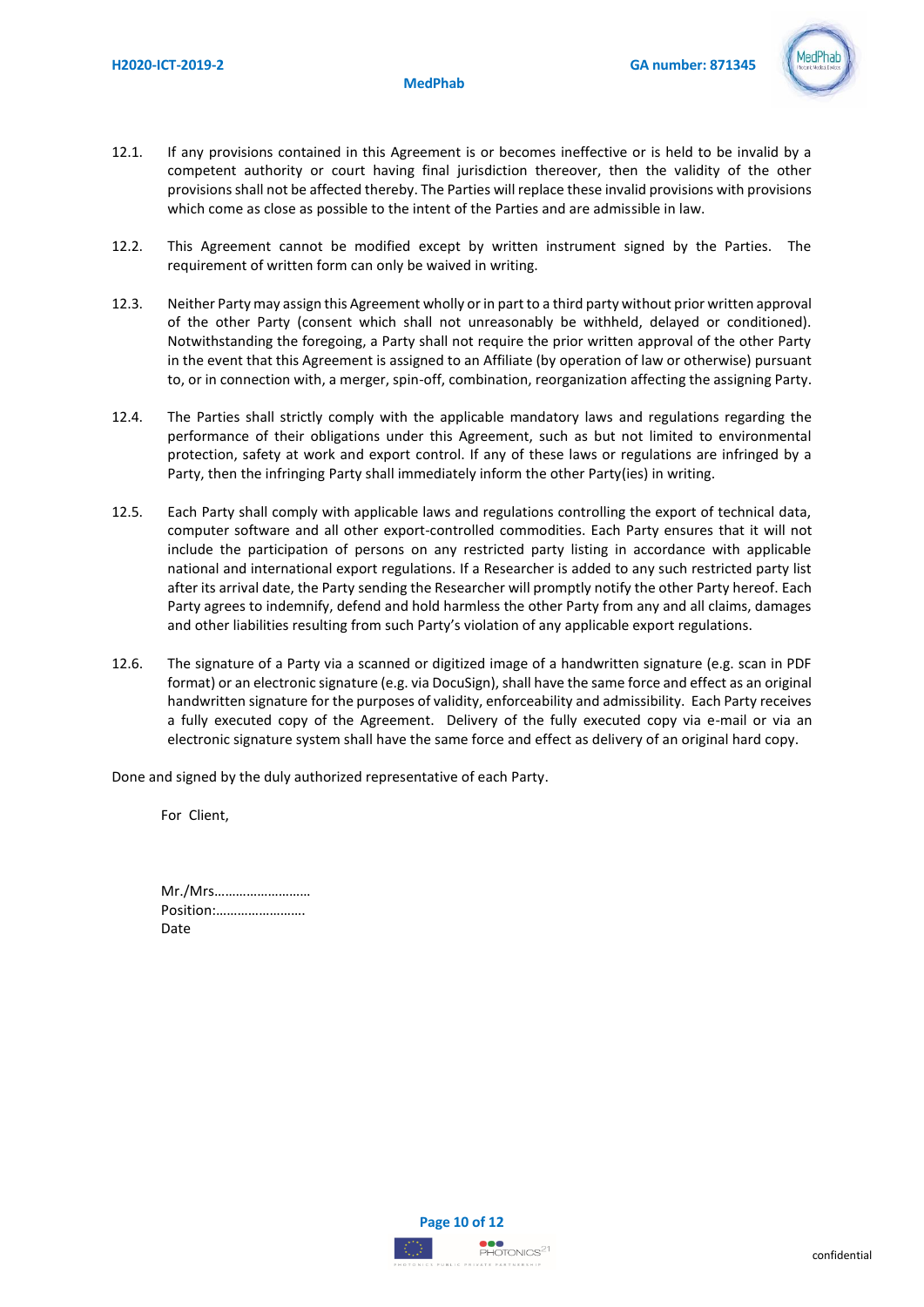

For the MedPhab Partner,

Name: Title: Date: